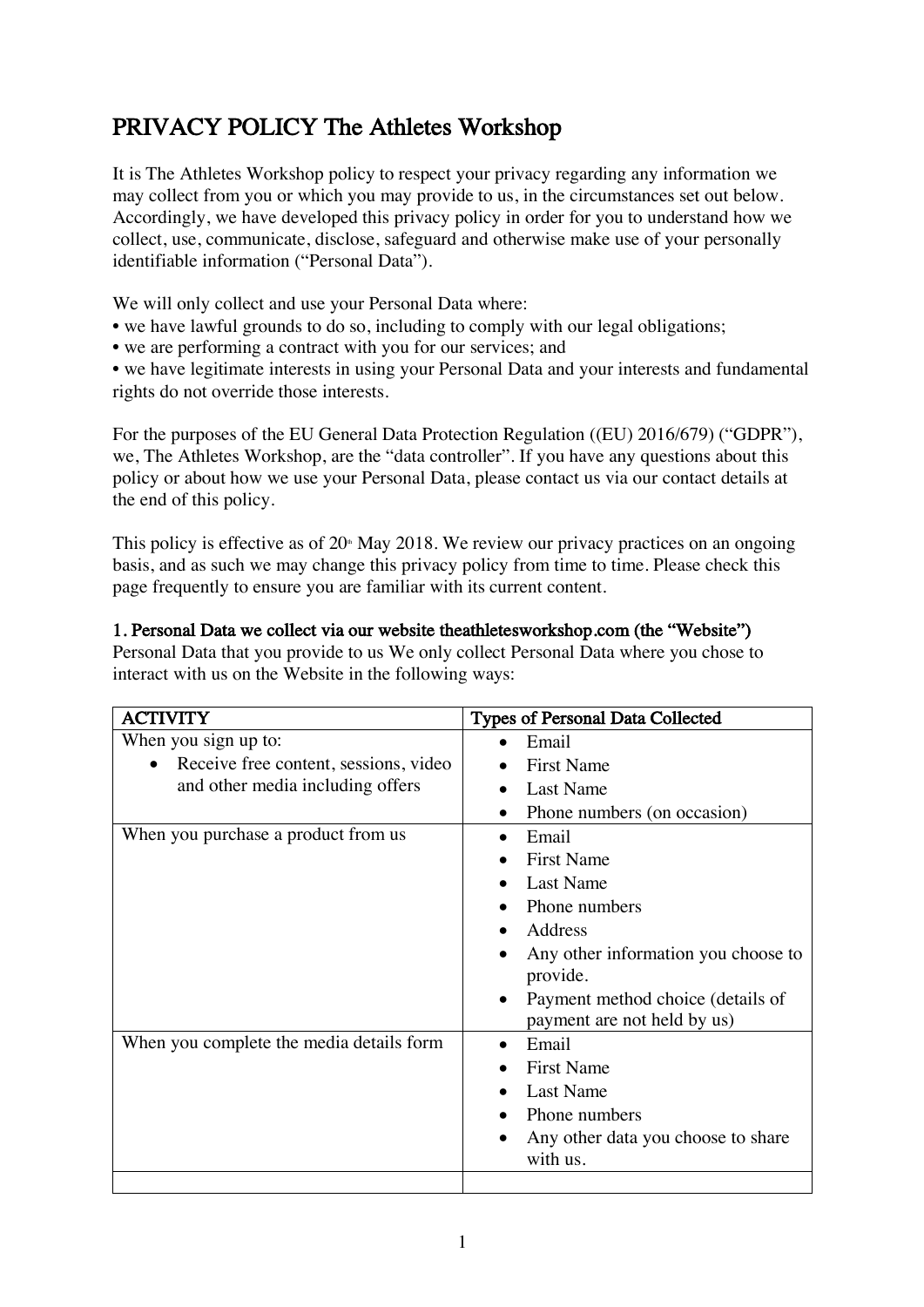Data that we collect automatically

We automatically collect certain information when you visit our Website – such as the type of browser and operating system you are using, and the domain name of your Internet service provider. We do not link this information with any Personal Data. We may also collect data automatically through our use of cookies on the Website. Please see our cookie policy to find out about the types of cookies we set and why, and how you can adjust your settings to disable cookies.

### 2. Use of your Personal Data

We will only use your Personal Data when the law allows us to. Most commonly, we use your Personal Data to:

- process and manage your use of our website;
- respond to your questions, comments and requests;
- where you have opted-in to receive marketing from us, deliver communications that are relevant to your preferences / may be of interest to you;
- improve our services and Website through analysis of information.

#### 3. Sharing of your Personal Data

We take your privacy seriously and will not share your Personal Data with others, except as permitted by applicable law or as set out below:

We share Personal Data as necessary with third parties who provide services or functions on our behalf and who require the information to provide those specific services to us. These third parties may include social media advertising platforms such as Facebook for the purpose of custom audience generation and the development of targeting criteria for other audiences. Please note that we have appropriate data privacy safeguards in place with third parties with whom we share Personal Data as described above and who are providing services or functions on our behalf.

#### 4. Keeping your Personal Data secure

We have implemented security policies and technical measures to safeguard the Personal Data we collect. We maintain physical, electronic and procedural safeguards that comply with applicable law, including the GDPR, to safeguard Personal Data from accidental loss, destruction or damage and unauthorised access, use and disclosure.

#### 5. Retention periods for use of your Personal Data

We will use and store your Personal Data only for as long as necessary, bearing in mind the uses of your Personal Data as described in this privacy policy and otherwise as communicated to you. We review the Personal Data we hold at regular intervals and delete